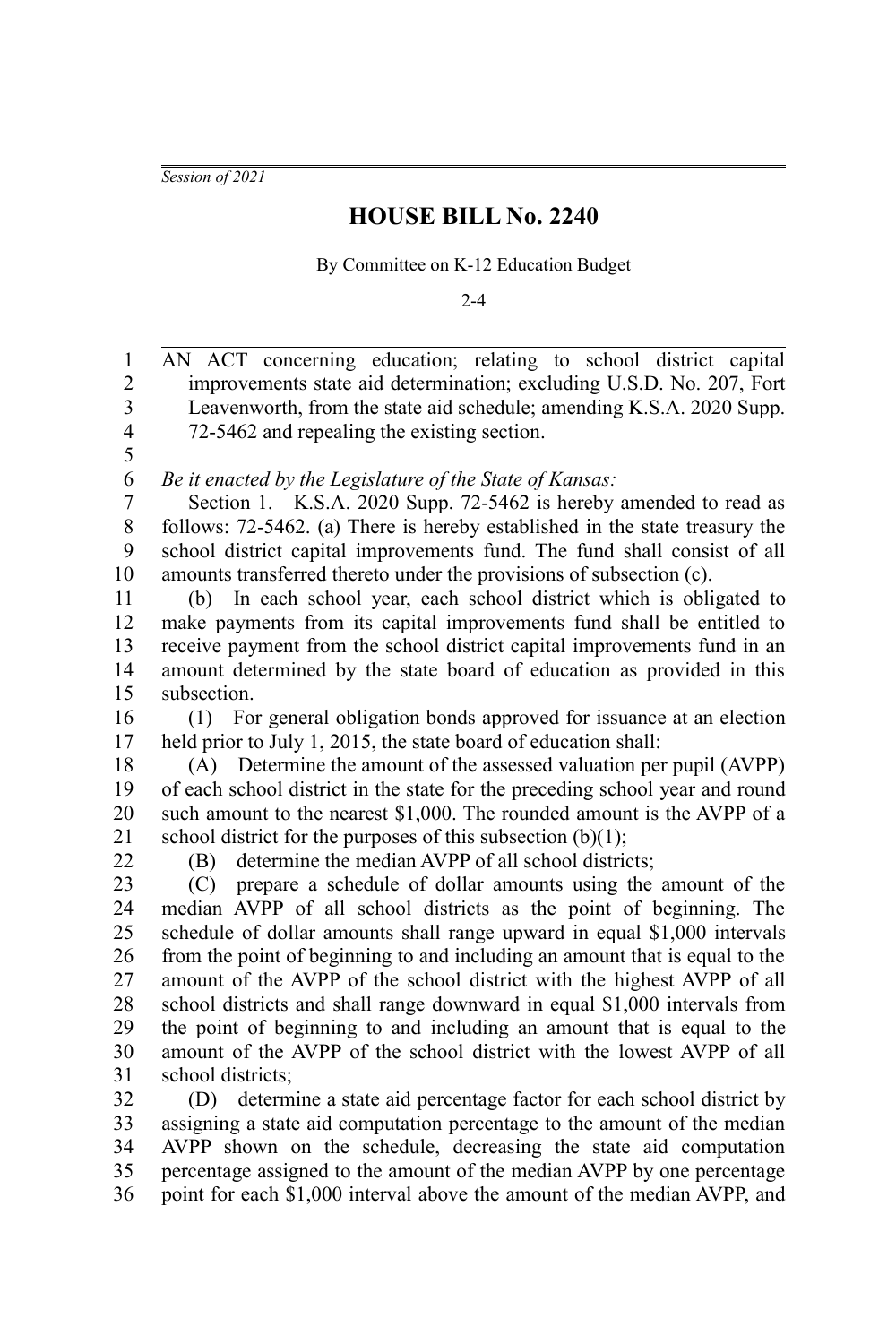increasing the state aid computation percentage assigned to the amount of 1

the median AVPP by one percentage point for each \$1,000 interval below the amount of the median AVPP. Except as provided by K.S.A. 72-5463, and amendments thereto, the state aid percentage factor of a school district is the percentage assigned to the schedule amount that is equal to the amount of the AVPP of the school district. The state aid percentage factor of a school district shall not exceed 100%. The state aid computation percentage is 25%; 2 3 4 5 6 7 8

(E) determine the amount of payments that a school district is obligated to make from its bond and interest fund attributable to general obligation bonds approved for issuance at an election held prior to July 1, 2015; and 9 10 11 12

(F) multiply the amount determined under subsection  $(b)(1)(E)$  by the applicable state aid percentage factor. 13 14

(2) For general obligation bonds approved for issuance at an election held on or after July 1, 2015, the state board of education shall: 15 16

(A) Determine the amount of the AVPP of each school district in the state for the preceding school year and round such amount to the nearest \$1,000. The rounded amount is the AVPP of a school district for the purposes of this subsection  $(b)(2)$ ; 17 18 19 20

(B) *except as provided in subsection (b)(8),* prepare a schedule of dollar amounts using the amount of the AVPP of the school district with the lowest AVPP of all school districts as the point of beginning. The schedule of dollar amounts shall range upward in equal \$1,000 intervals from the point of beginning to and including an amount that is equal to the amount of the AVPP of the school district with the highest AVPP of all school districts; 21 22 23 24 25 26 27

(C) determine a state aid percentage factor for each school district by assigning a state aid computation percentage to the amount of the lowest AVPP shown on the schedule and decreasing the state aid computation percentage assigned to the amount of the lowest AVPP by one percentage point for each \$1,000 interval above the amount of the lowest AVPP. Except as provided by K.S.A. 72-5463, and amendments thereto, the state aid percentage factor of a school district is the percentage assigned to the schedule amount that is equal to the amount of the AVPP of the school district. The state aid computation percentage is 75%; 28 29 30 31 32 33 34 35 36

(D) determine the amount of payments that a school district is obligated to make from its bond and interest fund attributable to general obligation bonds approved for issuance at an election held on or after July 1, 2015; and 37 38 39 40

 $(E)$  multiply the amount determined under subsection  $(b)(2)(D)$  by the applicable state aid percentage factor. 41 42

(3) For general obligation bonds approved for issuance at an election 43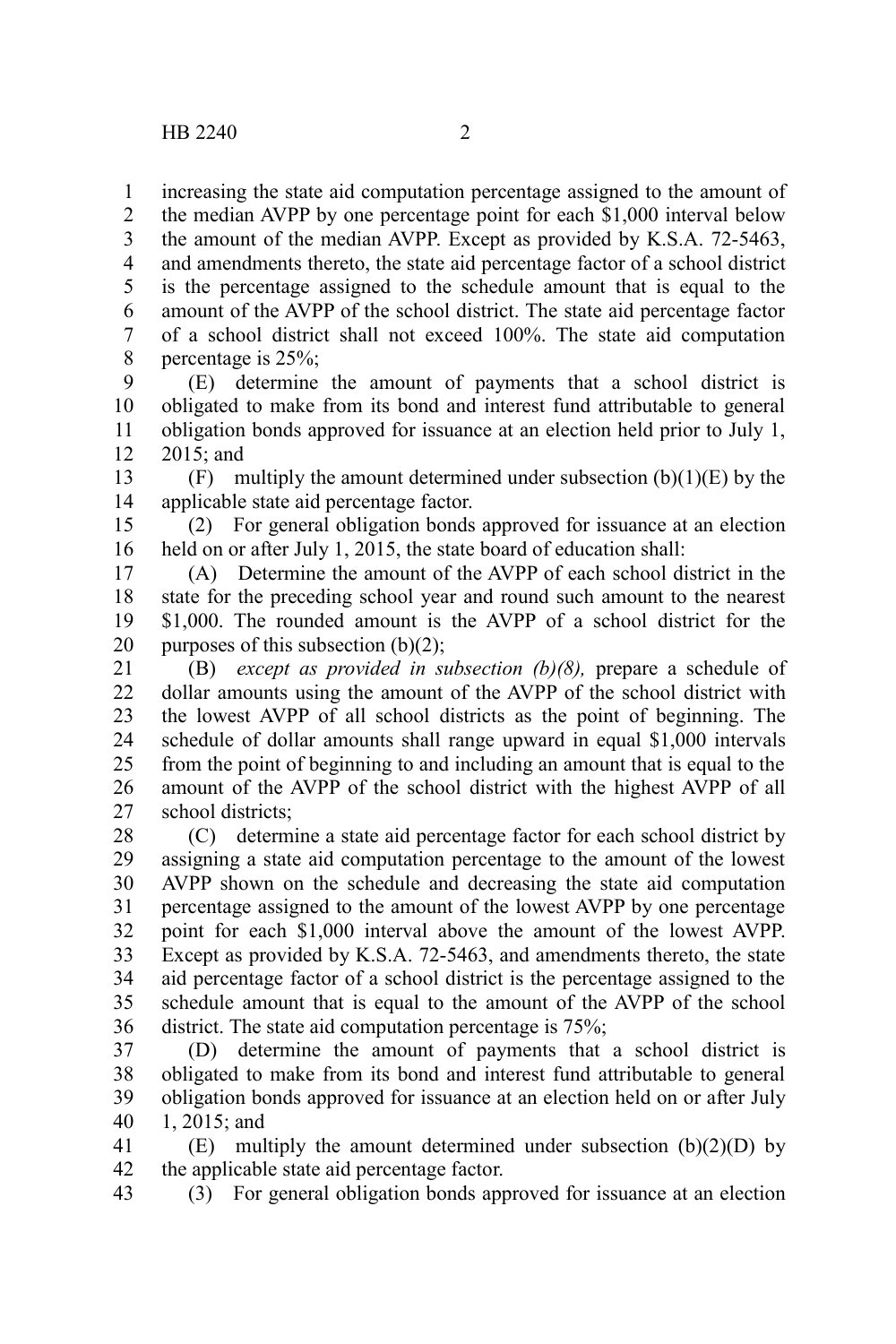held on or before June 30, 2016, the sum of the amount determined under 1

subsection  $(b)(1)(F)$  and the amount determined under subsection  $(b)(2)(E)$ is the amount of payment the school district is entitled to receive from the school district capital improvements fund in the school year.  $\mathcal{L}$ 3 4

(4) *(A)* For general obligation bonds approved for issuance at an election held on or after July 1, 2016, the amount determined under subsection  $(b)(2)(E)$  is the amount of payment the school district shall receive from the school district capital improvements fund in the school year, except the total amount of payments school districts receive from the school district capital improvements fund in the school year for such bonds shall not exceed the six-year average amount of capital improvement state aid as determined by the state board of education. 5 6 7 8 9 10 11 12

(A)*(B)* The state board of education shall determine the six-year average amount of capital improvement state aid by calculating the average of the total amount of moneys expended per year from the school district capital improvements fund in the immediately preceding six fiscal years, not to include the current fiscal year. 13 14 15 16 17

 $(\mathbf{B})$ <sup>(C)</sup> (i) Subject to clause (ii), the state board of education shall prioritize the allocations to school districts from the school district capital improvements fund in accordance with the priorities set forth as follows in order of highest priority to lowest priority: 18 19 20 21

(a) Safety of the current facility and disability access to such facility as demonstrated by a state fire marshal report, an inspection under the Americans with disabilities act, 42 U.S.C. § 12101 et seq., or other similar evaluation; 22 23 24  $25$ 

(b) enrollment growth and imminent overcrowding as demonstrated by successive increases in enrollment of the school district in the immediately preceding three school years; 26 27 28

(c) impact on the delivery of educational services as demonstrated by restrictive inflexible design or limitations on installation of technology; and 29 30 31

(d) energy usage and other operational inefficiencies as demonstrated by a district-wide energy usage analysis, district-wide architectural analysis or other similar evaluation. 32 33 34

(ii) In allocating capital improvement state aid, the state board shall give higher priority to those school districts with a lower AVPP compared to the other school districts that are to receive capital improvement state aid under this section. 35 36 37 38

 $(\bigoplus)(D)$  On and after July 1, 2016, the state board of education shall approve the amount of state aid payments a school district shall receive from the school district capital improvements fund pursuant to subsection (b)(5) prior to an election to approve the issuance of general obligation bonds. 39 40 41 42 43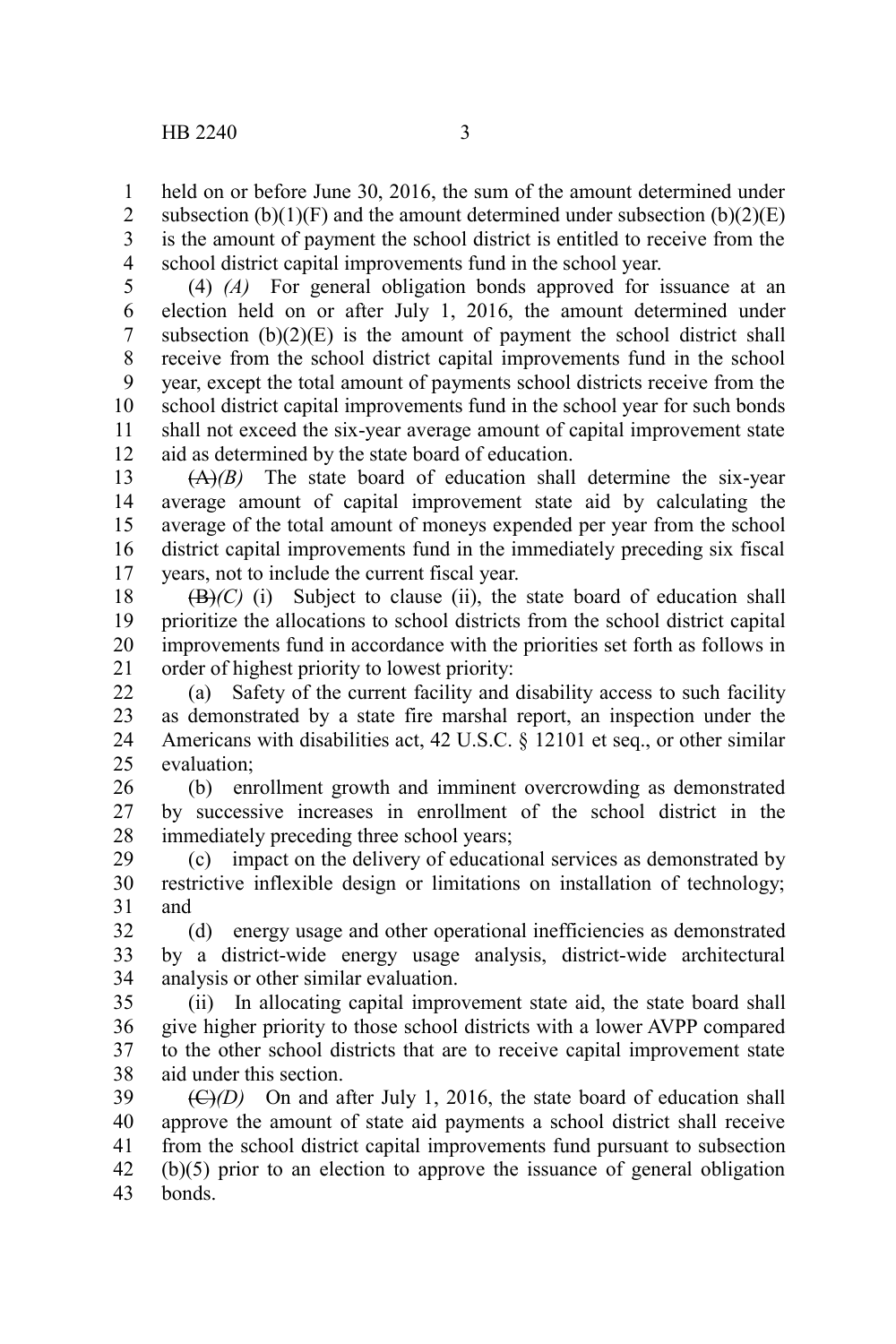(5) Except as provided in subsections (b)(6) and (b)(7) *through (b)(8)*, the sum of the amounts determined under subsection (b)(3) and the amount determined or allocated to the district by the state board of education pursuant to subsection (b)(4), is the amount of payment the school district is entitled to receive from the school district capital improvements fund in the school year. 1 2 3 4 5 6

(6) A school district that had an enrollment of less than 260 students in the school year immediately preceding the school year in which an election is held to approve the issuance of general obligation bonds shall not be entitled to receive payments from the school district capital improvements fund unless such school district applied for and received approval from the state board of education to issue such bonds prior to holding an election to approve such bond issuance. The provisions of this paragraph shall apply to general obligation bonds approved for issuance at an election held on or after July 1, 2017, that are issued for the purpose of financing the construction of new school facilities. 7 8 9 10 11 12 13 14 15 16

(7) For general obligation bonds approved for issuance at an election held on or after July 1, 2017, in determining the amount under subsection (b)(2)(D), the state board shall exclude payments for any capital improvement project, or portion thereof, that proposes to construct, reconstruct or remodel a facility that would be used primarily for extracurricular activities, unless the construction, reconstruction or remodeling of such facility is necessary due to concerns relating to the safety of the current facility or disability access to such facility as demonstrated by a state fire marshal report, an inspection under the Americans with disabilities act, 42 U.S.C. § 12101 et seq., or other similar evaluation. 17 18 19 20 21 22 23 24 25 26 27

*(8) For general obligation bonds approved for issuance at an election held on or after July 1, 2021, in preparing the schedule of dollar amounts under subsection (b)(2)(B), the state board shall exclude unified school district No. 207, Fort Leavenworth, from such schedule, and the amount of the AVPP of the school district with the lowest AVPP of all remaining school districts shall be the point of beginning.* 28 29 30 31 32 33

(c) The state board of education shall certify to the director of accounts and reports the entitlements of school districts determined under the provisions of subsection (b), and an amount equal thereto shall be transferred by the director from the state general fund to the school district capital improvements fund for distribution to school districts. All transfers made in accordance with the provisions of this subsection shall be considered to be demand transfers from the state general fund, except that all such transfers during the fiscal years ending June 30, 2020, June 30, 2021, and June 30, 2022, shall be considered to be revenue transfers from the state general fund. 34 35 36 37 38 39 40 41 42 43